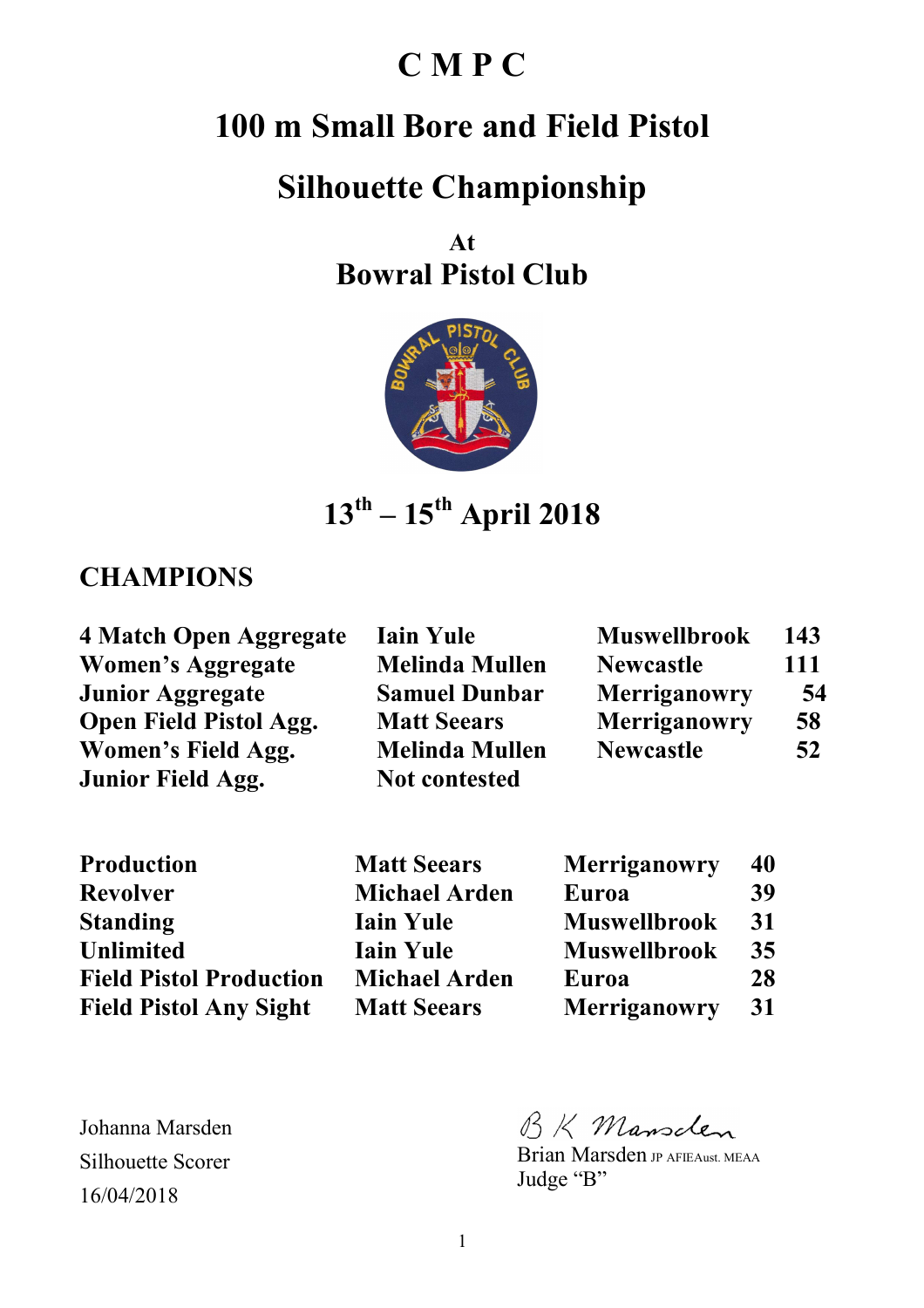#### **100m Open Aggregate**

| Aggregate      | <b>Top Surname</b> | <b>Name</b>  | <b>Club</b>     | Prod        | Rev            | <b>Stand</b> | Unlim           |
|----------------|--------------------|--------------|-----------------|-------------|----------------|--------------|-----------------|
| 143            | Yule               | lain         | Muswellbrook    | 39          | 38             | 31           | 35              |
| 138            | Seears             | Matt         | Merriganowry    | 40          | 36             | 29           | 33              |
| 131            | Arden              | Michael      | Euroa           | 38          | 39             | 23           | 31              |
| 125            | Dunbar             | <b>Bruce</b> | Merriganowry    | 38          | 38             | 21           | 28              |
| 121            | Fischer            | Cheyne       | <b>SSPC ACT</b> | 39          | 37             | 17           | 28              |
| 114            | <b>Brown</b>       | Richard      | Kurrajong       | 37          | 35             | 14           | 28              |
| 111            | Mullen             | Melinda      | Newcastle       | 29          | 25             | 29           | 28              |
| 105            | Murray             | <b>Kirk</b>  | Merriganowry    | 32          | 33             | 22           | 18              |
| 104            | <b>Edwards</b>     | Geoff        | Wagga           | 34          | 30             | 13           | 27              |
| 91             | <b>Broch</b>       | Lucy         | Merriganowry    | 34          | 21             | 12           | 24              |
| 88             | Marsden            | <b>Brian</b> | Newcastle       | 29          | 24             | 18           | 17              |
| 86             | Rayner             | Jenny        | Merriganowry    | 24          | 26             | 13           | 23              |
| 83             | Howitt             | Paul         | Newcastle       | 30          | 15             | 13           | 25              |
| 69             | Robinson           | Matt         | Newcastle       | 30          | 19             | 6            | 14              |
| 54             | Dunbar             | Samuel       | Merriganowry    | 28          | 12             | 4            | 10              |
| 52             | Lowe               | Edward       | Newcastle       | 17          | 19             | 4            | 12              |
| 47             | Dunbar             | Craig        | Merriganowry    | 21          | 8              | 15           | 3               |
| 39             | Molluso            | Vince        | Endeavour       | 16          | 13             | 6            | 4               |
| 33             | Harris             | Peter        | <b>Bowral</b>   | 14          | $\overline{7}$ | 12           | 0               |
| 25             | Maddern            | Russell      | <b>Bowral</b>   | $\mathbf 0$ | 16             | 9            | 0               |
| 22             | Violi              | Sam          | Endeavour       | 5           | $\overline{7}$ | 8            | $\overline{2}$  |
| 22             | Mullen             | Joshua       | Newcastle       | 4           | $\overline{7}$ | 5            | $6\phantom{1}6$ |
| 14             | Simpson            | Allison      | Bowral          | 6           | 0              | 8            | 0               |
| 14             | Valance            | Dean         | <b>Bowral</b>   | 10          | $\mathbf 0$    | 4            | 0               |
| 13             | Carter             | Peter        | <b>Bowral</b>   | 8           | 5              | $\mathbf 0$  | $\mathbf 0$     |
| $\overline{7}$ | <b>Bannister</b>   | Jacqui       | <b>Bowral</b>   | 4           | $\mathbf 0$    | 3            | 0               |
| 5              | McNamara           | Andrew       | <b>Bowral</b>   | $\mathbf 0$ | $\mathbf 0$    | 5            | 0               |

#### **100m Womens Aggregate**

| <b>Aggregate Top Surname</b> |                  | <b>Name</b> | Club         | Prod | Rev | <b>Stand</b> | Unlim    |
|------------------------------|------------------|-------------|--------------|------|-----|--------------|----------|
| 111                          | Mullen           | Melinda     | Newcastle    | 29   | 25  | 29           | 28       |
| 91                           | <b>Broch</b>     | Lucy        | Merriganowry | 34   | 21  | 12           | 24       |
| 86                           | Rayner           | Jenny       | Merriganowry | 24   | 26  | 13           | 23       |
| 14                           | Simpson          | Allison     | Bowral       | 6    |     |              | $\Omega$ |
| 7                            | <b>Bannister</b> | Jacqui      | Bowral       | 4    |     |              | 0        |

### **100m Juniors Aggregate**

|    | <b>Aggregate Top Surname</b> Name |        | <b>Club</b>  | Prod |     | <b>Rev</b> Stand | <b>Unlim</b> |
|----|-----------------------------------|--------|--------------|------|-----|------------------|--------------|
| 54 | 0 Dunbar                          | Samuel | Merriganowry | 28   | 12. | 4                | 10.          |
| 22 | 0 Mullen                          | Joshua | Newcastle    |      |     | 4 7 5            | - 6          |

BK Mansclen

Brian Marsden JP AFIEAust. MEAA Judge "B"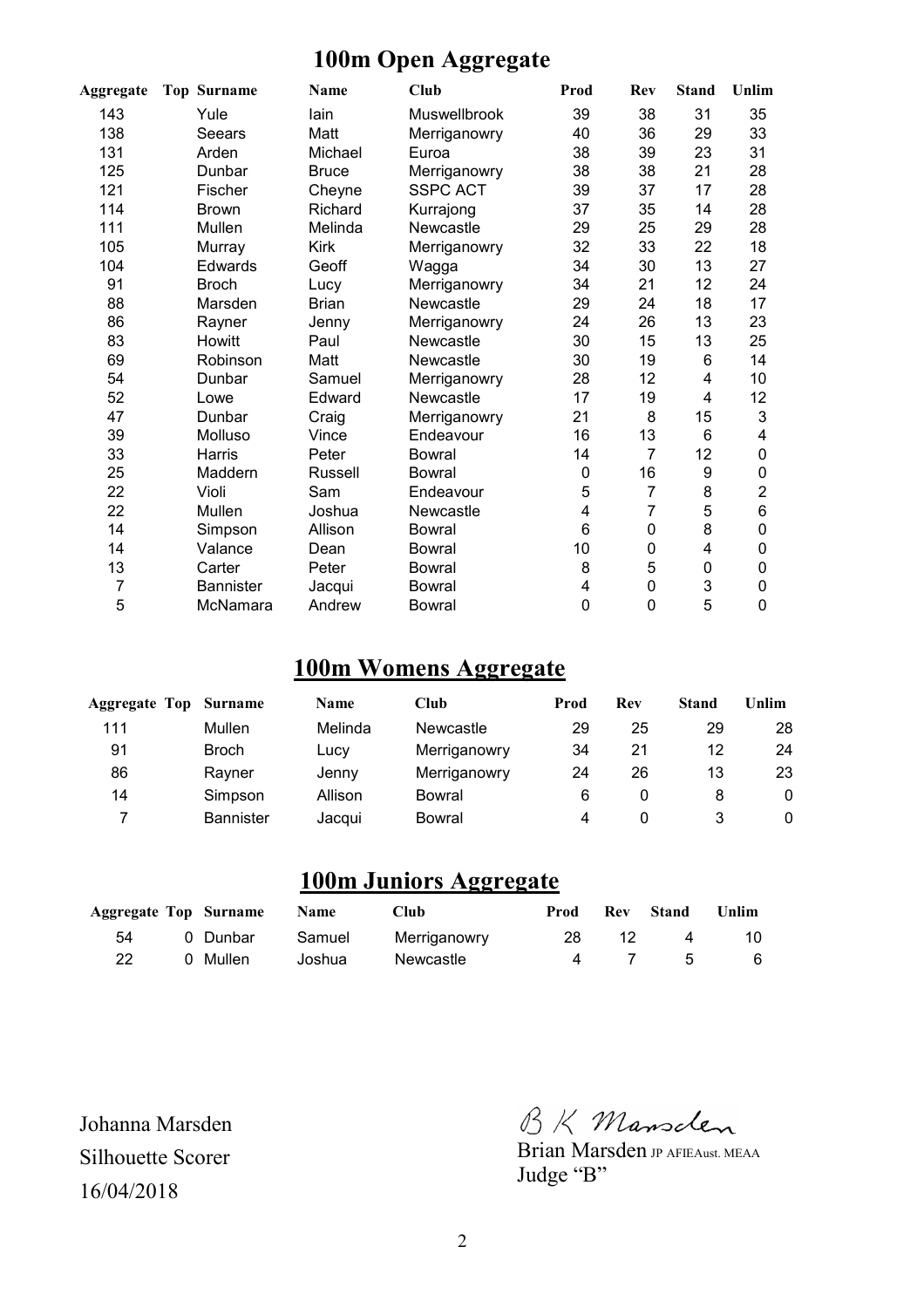## **Field Pistol Aggregate**

| Aggregate | <b>Club</b><br>Name<br>Surname |              | <b>Production</b>   | <b>Any Sight</b> |    |
|-----------|--------------------------------|--------------|---------------------|------------------|----|
| 58        | Seears                         | Matt         | Merriganowry        | 27               | 31 |
| 57        | Yule                           | lain         | <b>Muswellbrook</b> | 27               | 30 |
| 53        | Arden                          | Michael      | Euroa               | 28               | 25 |
| 52        | Mullen                         | Melinda      | Newcastle           | 25               | 27 |
| 50        | Marsden                        | Brian        | Newcastle           | 23               | 27 |
| 46        | Dunbar                         | <b>Bruce</b> | Merriganowry        | 20               | 26 |
| 42        | <b>Edwards</b>                 | Geoff        | Wagga               | 16               | 26 |
| 40        | Murray                         | <b>Kirk</b>  | Merriganowry        | 20               | 20 |
| 39        | Howitt                         | Paul         | Newcastle           | 19               | 20 |
| 35        | Brown                          | Richard      | Kurrajong           | 13               | 22 |
| 35        | Rayner                         | Jenny        | Merriganowry        | 14               | 21 |
| 31        | Harris                         | Peter        | Bowral              | 13               | 18 |
| 25        | Robinson                       | Matt         | Newcastle           | 12               | 13 |
| 18        | Broch                          | Lucy         | Merriganowry        | 7                | 11 |
| 15        | Lowe                           | Edward       | Newcastle           | 11               | 4  |
| 13        | Maddern                        | Russell      | Bowral              | 13               | 0  |
| 8         | Valance                        | Dean         | Bowral              | 0                | 8  |

## **Ladies' Field Pistol Aggregate**

| Aggregate | Surname      | <b>Name</b> | <b>Club</b>  | <b>Production</b> | Any Sight |
|-----------|--------------|-------------|--------------|-------------------|-----------|
| 52        | Mullen       | Melinda     | Newcastle    | 25                |           |
| 35        | Ravner       | Jenny       | Merriganowry | 14                | 21        |
| 18        | <b>Broch</b> | LUCV        | Merriganowry |                   | 11        |

BK Mansclen

Brian Marsden **JP** AFIEAust. MEAA Judge "B"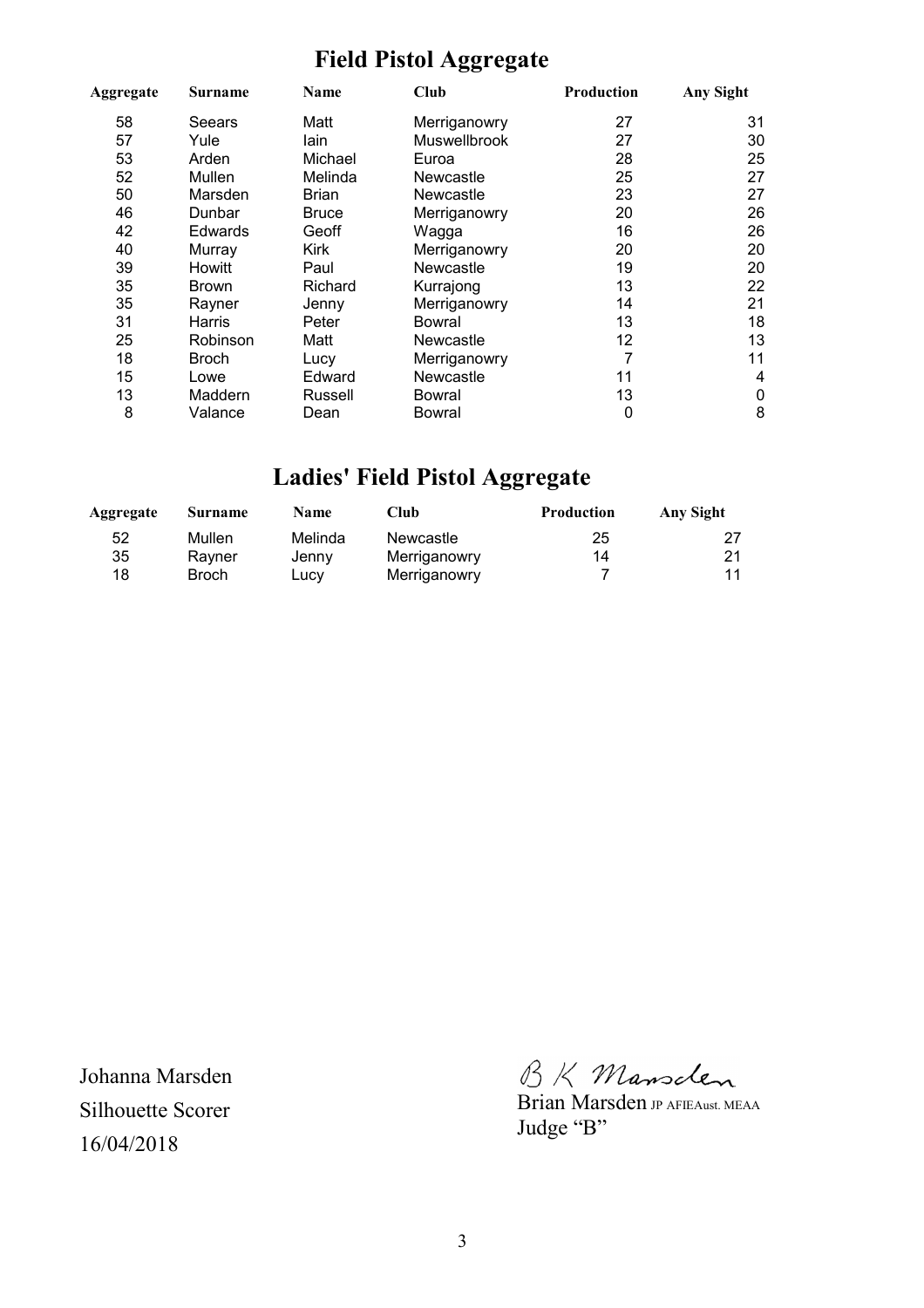### **100m Production Off Gun**

| Name         | Surname          | Club            |            | Grade Grade | <b>Total</b> | <b>Top</b> |                |                | Chic Pig Turk Ram |                |
|--------------|------------------|-----------------|------------|-------------|--------------|------------|----------------|----------------|-------------------|----------------|
| Matt         | Seears           | Merriganowry    | <b>INT</b> |             | 40           |            | 10             | 10             | 10                | 10             |
| Cheyne       | Fischer          | <b>SSPC ACT</b> | <b>INT</b> |             | 39           |            | 10             | 10             | 9                 | 10             |
| lain         | Yule             | Muswellbrook    | <b>INT</b> |             | 39           |            | 10             | 10             | 10                | 9              |
| Michael      | Arden            | Euroa           | <b>INT</b> |             | 38           |            | 10             | 10             | 10                | 8              |
| <b>Bruce</b> | Dunbar           | Merriganowry    | <b>INT</b> |             | 38           |            | 10             | 10             | 10                | 8              |
| Richard      | <b>Brown</b>     | Kurrajong       | <b>INT</b> |             | 37           |            | 10             | 10             | 9                 | 8              |
| Lucy         | <b>Broch</b>     | Merriganowry    | AAA        |             | 34           |            | 10             | 10             | 6                 | 8              |
| Geoff        | <b>Edwards</b>   | Wagga           | <b>AAA</b> |             | 34           |            | 10             | 9              | 9                 | 6              |
| <b>Kirk</b>  | Murray           | Merriganowry    | <b>INT</b> |             | 32           |            | 10             | 8              | $6\phantom{1}6$   | 8              |
| Matt         | Robinson         | Newcastle       | AA         |             | 30           |            | 9              | 9              | 8                 | $\overline{4}$ |
| Paul         | Howitt           | Newcastle       | AA         |             | 30           |            | 10             | 10             | 8                 | $\overline{2}$ |
| <b>Brian</b> | Marsden          | Newcastle       | <b>AAA</b> |             | 29           |            | 9              | 9              | $\overline{4}$    | $\overline{7}$ |
| Melinda      | Mullen           | Newcastle       | <b>AAA</b> |             | 29           |            | 9              | 8              | 6                 | 6              |
| Samuel       | Dunbar           | Merriganowry    | A          |             | 28           |            | $\overline{7}$ | 10             | $6\phantom{1}$    | 5              |
| Jenny        | Rayner           | Merriganowry    | <b>AAA</b> |             | 24           |            | 6              | 9              | $\overline{4}$    | 5              |
| Craig        | Dunbar           | Merriganowry    | A          |             | 21           |            | 6              | 9              | 6                 | 0              |
| Edward       | Lowe             | Newcastle       | A          |             | 17           |            | $\overline{2}$ | 5              | $6\phantom{1}$    | $\overline{4}$ |
| Vince        | Molluso          | Endeavour       | A          |             | 16           |            | 5              | 6              | 3                 | $\overline{2}$ |
| Peter        | Harris           | <b>Bowral</b>   | B          |             | 14           |            | 5              | 6              | $\overline{2}$    | $\mathbf{1}$   |
| Dean         | Valance          | <b>Bowral</b>   | B          |             | 10           |            | 4              | $\overline{4}$ | 1                 | $\mathbf{1}$   |
| Peter        | Carter           | <b>Bowral</b>   | B          |             | 8            |            | 3              | 1              | 3                 | $\mathbf{1}$   |
| Allison      | Simpson          | <b>Bowral</b>   | B          |             | 6            |            | $\overline{2}$ | $\overline{2}$ | $\overline{2}$    | $\mathbf 0$    |
| Sam          | Violi            | Endeavour       | AA         |             | 5            |            | 3              | $\overline{2}$ | $\mathbf 0$       | 0              |
| Jacqui       | <b>Bannister</b> | <b>Bowral</b>   | B          |             | 4            |            | 1              | $\overline{2}$ | 0                 | 1              |
| Joshua       | Mullen           | Newcastle       | B          |             | 4            |            | 4              | $\mathbf 0$    | $\overline{0}$    | $\mathbf 0$    |

### **100m Revolver Off Gun**

| <b>Name</b>  | <b>Surname</b> | Club                | Grade Grade | Total | Top |    |    | Chic Pig Turk Ram |    |
|--------------|----------------|---------------------|-------------|-------|-----|----|----|-------------------|----|
| Michael      | Arden          | Euroa               | <b>INT</b>  | 39    |     | 10 | 10 | 9                 | 10 |
| <b>Bruce</b> | Dunbar         | Merriganowry        | <b>INT</b>  | 38    |     | 10 | 10 | 9                 | 9  |
| lain         | Yule           | <b>Muswellbrook</b> | <b>INT</b>  | 38    |     | 10 | 10 | 10                | 8  |
| Cheyne       | Fischer        | <b>SSPC ACT</b>     | <b>INT</b>  | 37    |     | 10 | 10 | 8                 | 9  |
| Matt         | Seears         | Merriganowry        | <b>INT</b>  | 36    |     | 10 | 10 | 9                 | 7  |
| Richard      | <b>Brown</b>   | Kurrajong           | <b>INT</b>  | 35    |     | 10 | 10 | 8                 | 7  |
| Kirk         | Murray         | Merriganowry        | AAA         | 33    |     | 8  | 9  | 10                | 6  |
| Geoff        | Edwards        | Wagga               | AAA         | 30    |     | 9  | 8  | 6                 | 7  |
| Jenny        | Rayner         | Merriganowry        | AA          | 26    |     | 8  | 6  | 5                 | 7  |
| Melinda      | Mullen         | Newcastle           | AAA         | 25    |     | 8  | 8  | 6                 | 3  |
| <b>Brian</b> | Marsden        | Newcastle           | AAA         | 24    |     | 8  | 9  | 3                 | 4  |
| Lucy         | Broch          | Merriganowry        | AAA         | 21    |     | 4  | 6  | 4                 | 7  |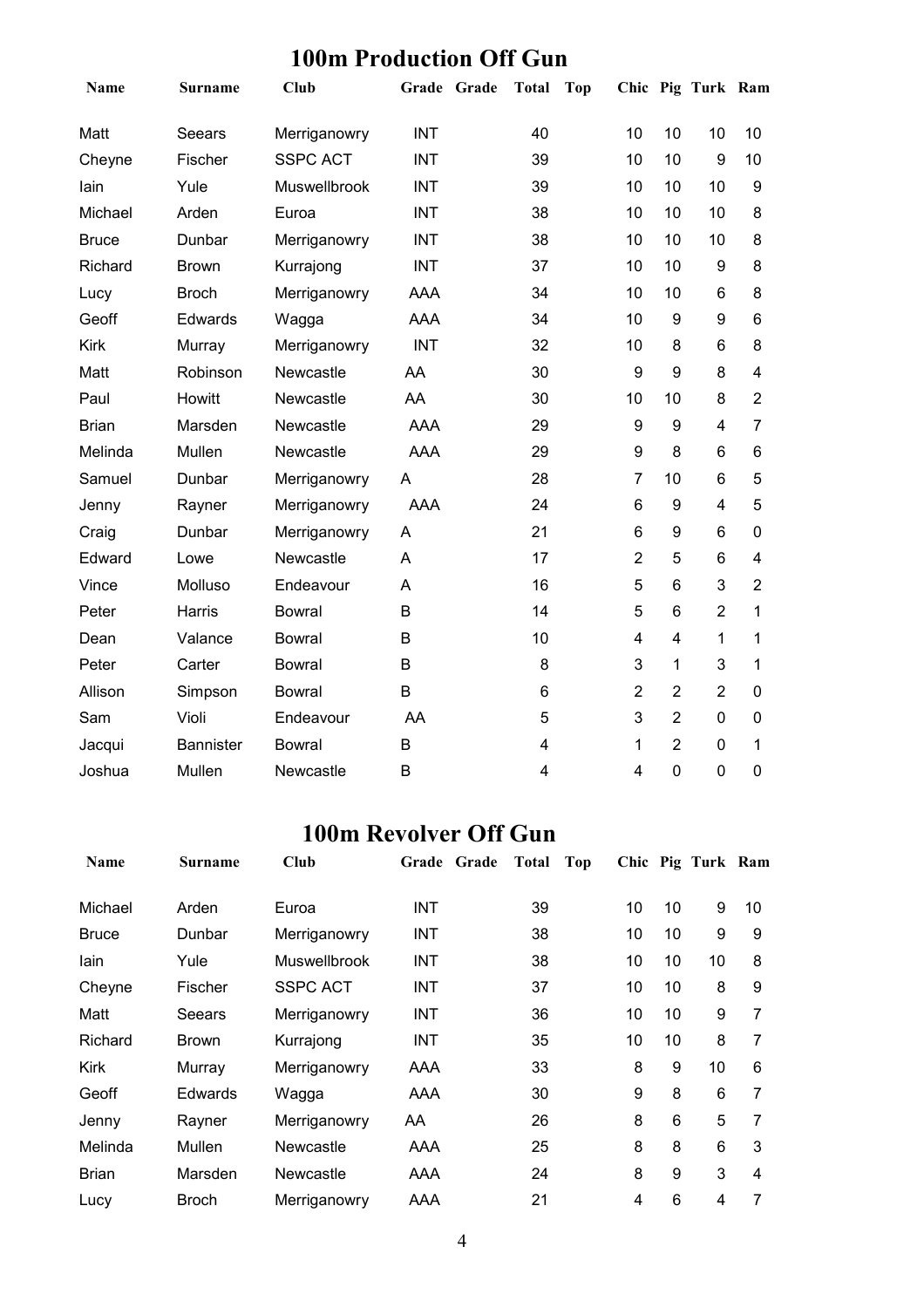| Edward  | Lowe     | Newcastle    | A  | 19 | 5              | 6            | 3            | 5 |
|---------|----------|--------------|----|----|----------------|--------------|--------------|---|
| Matt    | Robinson | Newcastle    | A  | 19 | 6              | 6            | 3            | 4 |
| Russell | Maddern  | Bowral       | A  | 16 | 5              | 4            | 2            | 5 |
| Paul    | Howitt   | Newcastle    | AA | 15 | 6              | 4            | 1            | 4 |
| Vince   | Molluso  | Endeavour    | A  | 13 | 6              | 3            | 1            | 3 |
| Samuel  | Dunbar   | Merriganowry | B  | 12 | 5              | 5            | 1            |   |
| Craig   | Dunbar   | Merriganowry | B  | 8  | 3              | 2            | 2            |   |
| Sam     | Violi    | Endeavour    | AA | 7  | 4              | $\mathbf{0}$ | $\mathbf{0}$ | 3 |
| Peter   | Harris   | Bowral       | B  | 7  | 4              | 2            |              | 0 |
| Joshua  | Mullen   | Newcastle    | B  | 7  | 4              | 2            | 1            | 0 |
| Peter   | Carter   | Bowral       | B  | 5  | $\overline{2}$ | 3            | 0            | 0 |

# **100m Standing Off Gun**

| <b>Name</b>  | <b>Surname</b>   | Club            | Grade Grade | <b>Total</b> | Top |                |                | Chic Pig Turk Ram |                |
|--------------|------------------|-----------------|-------------|--------------|-----|----------------|----------------|-------------------|----------------|
| lain         | Yule             | Muswellbrook    | <b>INT</b>  | 31           |     | 9              | 9              | 4                 | 9              |
| Melinda      | Mullen           | Newcastle       | <b>INT</b>  | 29           |     | 10             | 10             | 4                 | 5              |
| Matt         | Seears           | Merriganowry    | <b>INT</b>  | 29           |     | 10             | 9              | 6                 | $\overline{4}$ |
| Michael      | Arden            | Euroa           | <b>AAA</b>  | 23           |     | 6              | 6              | 6                 | 5              |
| Kirk         | Murray           | Merriganowry    | <b>AAA</b>  | 22           |     | 6              | 8              | 3                 | 5              |
| <b>Bruce</b> | Dunbar           | Merriganowry    | <b>INT</b>  | 21           |     | $\overline{7}$ | 6              | 5                 | 3              |
| <b>Brian</b> | Marsden          | Newcastle       | <b>AAA</b>  | 18           |     | 4              | 6              | 3                 | 5              |
| Cheyne       | Fischer          | <b>SSPC ACT</b> | AA          | 17           |     | $\overline{7}$ | 5              | $\overline{2}$    | 3              |
| Craig        | Dunbar           | Merriganowry    | B           | 15           |     | 4              | 5              | 3                 | 3              |
| Richard      | <b>Brown</b>     | Kurrajong       | AA          | 14           |     | $\overline{4}$ | $\overline{2}$ | 5                 | 3              |
| Geoff        | Edwards          | Wagga           | <b>AAA</b>  | 13           |     | 5              | $\overline{2}$ | 3                 | 3              |
| Paul         | Howitt           | Newcastle       | A           | 13           |     | 4              | 6              | 0                 | 3              |
| Jenny        | Rayner           | Merriganowry    | AA          | 13           |     | 5              | 5              | $\overline{2}$    | 1              |
| Peter        | Harris           | <b>Bowral</b>   | A           | 12           |     | 3              | $\overline{2}$ | 3                 | $\overline{4}$ |
| Lucy         | <b>Broch</b>     | Merriganowry    | AAA         | 12           |     | 6              | 4              | 1                 | 1              |
| Russell      | Maddern          | <b>Bowral</b>   | A           | 9            |     | 4              | $\overline{2}$ | $\mathbf{1}$      | $\overline{2}$ |
| Allison      | Simpson          | <b>Bowral</b>   | A           | 8            |     | $\overline{2}$ | 3              | $\mathbf{1}$      | $\overline{2}$ |
| Sam          | Violi            | Endeavour       | AA          | 8            |     | 5              | $\overline{2}$ | $\mathbf{1}$      | 0              |
| Vince        | Molluso          | Endeavour       | A           | 6            |     | 4              | 1              | 0                 | 1              |
| Matt         | Robinson         | Newcastle       | A           | 6            |     | 4              | 1              | $\mathbf{1}$      | 0              |
| Joshua       | Mullen           | Newcastle       | B           | 5            |     | $\overline{2}$ | $\overline{2}$ | 1                 | 0              |
| Andrew       | McNamara         | <b>Bowral</b>   | B           | 5            |     | 4              | 1              | 0                 | 0              |
| Edward       | Lowe             | Newcastle       | A           | 4            |     | 1              | 1              | 0                 | $\overline{2}$ |
| Samuel       | Dunbar           | Merriganowry    | B           | 4            |     | $\overline{2}$ | $\mathbf{1}$   | 0                 | 1              |
| Dean         | Valance          | Bowral          | B           | 4            |     | 3              | 1              | $\Omega$          | $\Omega$       |
| Jacqui       | <b>Bannister</b> | Bowral          | B           | 3            |     | 1              | 1              | $\overline{0}$    | 1              |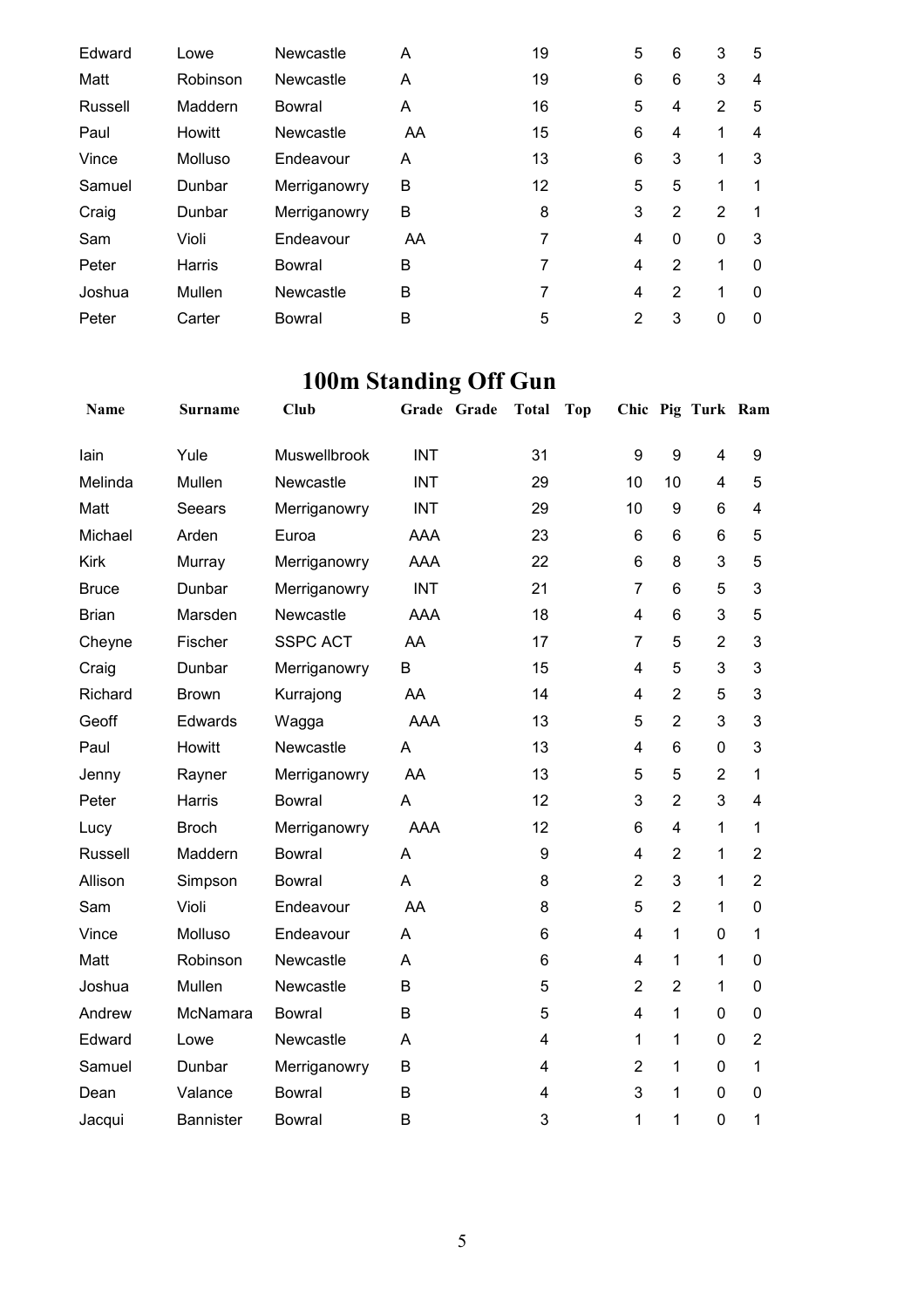### **100m Unlimited Off Gun**

| <b>Name</b>  | <b>Surname</b> | Club            | Grade      | Grade TotalTop Gun Chick |                | Pig            | Turk Ram       |                |
|--------------|----------------|-----------------|------------|--------------------------|----------------|----------------|----------------|----------------|
| lain         | Yule           | Muswellbrook    | <b>AAA</b> | 35                       | 10             | 8              | 9              | 8              |
| Matt         | Seears         | Merriganowry    | <b>INT</b> | 33                       | 10             | 10             | 4              | 9              |
| Michael      | Arden          | Euroa           | AAA        | 31                       | 9              | 9              | 6              | $\overline{7}$ |
| Cheyne       | Fischer        | <b>SSPC ACT</b> | AAA        | 28                       | 9              | 9              | 3              | $\overline{7}$ |
| Richard      | <b>Brown</b>   | Kurrajong       | AAA        | 28                       | 10             | 8              | 3              | $\overline{7}$ |
| <b>Bruce</b> | Dunbar         | Merriganowry    | AAA        | 28                       | 10             | 8              | 3              | $\overline{7}$ |
| Melinda      | Mullen         | Newcastle       | AA         | 28                       | 10             | 9              | 3              | 6              |
| Geoff        | Edwards        | Wagga           | AA         | 27                       | 8              | 8              | 5              | $6\phantom{1}$ |
| Paul         | Howitt         | Newcastle       | AA         | 25                       | 7              | 9              | 5              | 4              |
| Lucy         | <b>Broch</b>   | Merriganowry    | AA         | 24                       | $\overline{7}$ | 6              | 5              | 6              |
| Jenny        | Rayner         | Merriganowry    | AA         | 23                       | 7              | 9              | $\overline{2}$ | 5              |
| <b>Kirk</b>  | Murray         | Merriganowry    | AA         | 18                       | 6              | 8              | 1              | 3              |
| <b>Brian</b> | Marsden        | Newcastle       | AA         | 17                       | 5              | 6              | 3              | 3              |
| Matt         | Robinson       | Newcastle       | B          | 14                       | 5              | 5              | $\overline{2}$ | $\overline{2}$ |
| Edward       | Lowe           | Newcastle       | B          | 12                       | $\overline{7}$ | 4              | 0              | $\mathbf{1}$   |
| Samuel       | Dunbar         | Merriganowry    | B          | 10                       | 3              | 4              | 1              | $\overline{2}$ |
| Joshua       | Mullen         | Newcastle       | B          | 6                        | 4              | 1              | 1              | $\mathbf 0$    |
| Vince        | Molluso        | Endeavour       | B          | 4                        | 0              | 1              | 1              | $\overline{2}$ |
| Craig        | Dunbar         | Merriganowry    | B          | 3                        | 1              | $\overline{2}$ | 0              | $\mathbf 0$    |
| Sam          | Violi          | Endeavour       | B          | $\overline{2}$           | 1              | 1              | $\mathbf 0$    | $\mathbf 0$    |

## **Field Pistol Production Off Gun**

| Name         | <b>Surname</b> | Club                | Grade<br>Grade | <b>Total</b><br>Top |                |                | Chic Pig Turk Ram |                |
|--------------|----------------|---------------------|----------------|---------------------|----------------|----------------|-------------------|----------------|
| Michael      | Arden          | Euroa               | <b>INT</b>     | 28                  | 9              | 9              | $\overline{7}$    | 3              |
| Matt         | Seears         | Merriganowry        | <b>INT</b>     | 27                  | 8              | 9              | 5                 | 5              |
| lain         | Yule           | <b>Muswellbrook</b> | <b>INT</b>     | 27                  | 10             | 8              | 4                 | 5              |
| Melinda      | Mullen         | <b>Newcastle</b>    | AAA            | 25                  | 9              | 9              | $\overline{2}$    | 5              |
| <b>Brian</b> | Marsden        | <b>Newcastle</b>    | AAA            | 23                  | 8              | 7              | 4                 | 4              |
| <b>Bruce</b> | Dunbar         | Merriganowry        | <b>INT</b>     | 20                  | 7              | 5              | 5                 | 3              |
| Kirk         | Murray         | Merriganowry        | AAA            | 20                  | 6              | 7              | 4                 | 3              |
| Paul         | Howitt         | Newcastle           | AA             | 19                  | 7              | $\overline{7}$ | $\overline{2}$    | 3              |
| Geoff        | <b>Edwards</b> | Wagga               | AAA            | 16                  | 5              | 6              | $\overline{2}$    | 3              |
| Jenny        | Rayner         | Merriganowry        | AA             | 14                  | 5              | 5              | 3                 | 1              |
| Peter        | Harris         | Bowral              | A              | 13                  | 3              | 5              | 1                 | 4              |
| Russell      | Maddern        | Bowral              | A              | 13                  | 4              | 6              | 0                 | 3              |
| Richard      | <b>Brown</b>   | Kurrajong           | AA             | 13                  | 5              | 6              | 0                 | $\overline{2}$ |
| Matt         | Robinson       | Newcastle           | B              | 12                  | 4              | 4              | $\overline{2}$    | $\overline{2}$ |
| Edward       | Lowe           | Newcastle           | A              | 11                  | $\overline{2}$ | 3              | $\overline{2}$    | 4              |
| Lucy         | <b>Broch</b>   | Merriganowry        | AAA            | 7                   | 3              | 3              | 1                 | 0              |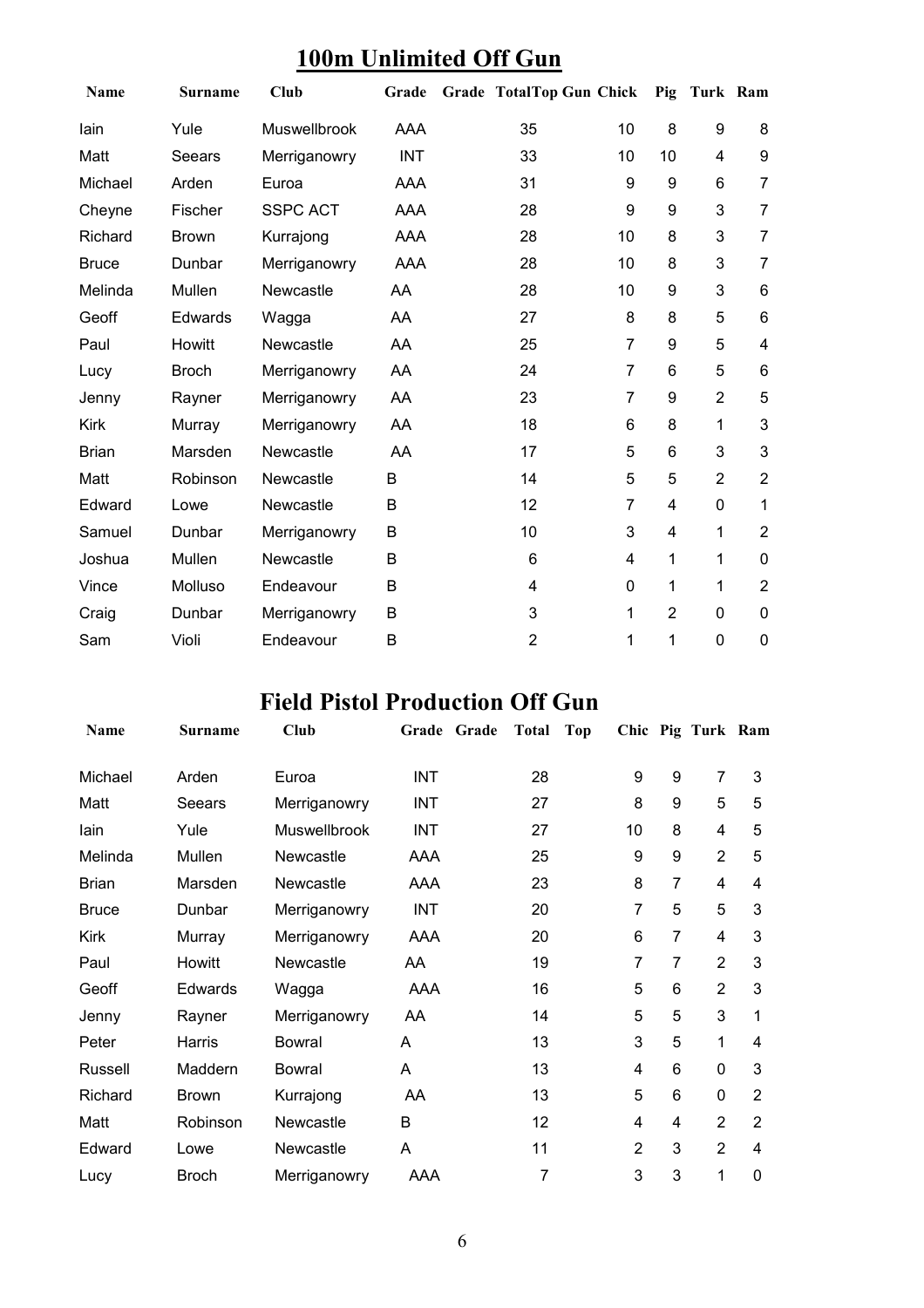# **Field Pistol Any Sight Off Gun**

| Name         | <b>Surname</b> | Club             | Grade Grade | Total | Top |    |                | Chic Pig Turk Ram |                |
|--------------|----------------|------------------|-------------|-------|-----|----|----------------|-------------------|----------------|
| Matt         | Seears         | Merriganowry     | <b>INT</b>  | 31    |     | 9  | 9              | $\overline{7}$    | 6              |
| lain         | Yule           | Muswellbrook     | <b>INT</b>  | 30    |     | 9  | 8              | 6                 | 7              |
| <b>Brian</b> | Marsden        | <b>Newcastle</b> | AAA         | 27    |     | 10 | $\overline{7}$ | 5                 | 5              |
| Melinda      | Mullen         | Newcastle        | AAA         | 27    |     | 10 | $\overline{7}$ | 6                 | 4              |
| Geoff        | <b>Edwards</b> | Wagga            | AA          | 26    |     | 5  | 10             | 6                 | 5              |
| <b>Bruce</b> | Dunbar         | Merriganowry     | <b>INT</b>  | 26    |     | 10 | 8              | 4                 | 4              |
| Michael      | Arden          | Euroa            | AAA         | 25    |     | 10 | 8              | 5                 | $\overline{2}$ |
| Richard      | <b>Brown</b>   | Kurrajong        | AA          | 22    |     | 7  | 5              | 5                 | 5              |
| Jenny        | Rayner         | Merriganowry     | AA          | 21    |     | 7  | $\overline{7}$ | 5                 | $\overline{2}$ |
| Kirk         | Murray         | Merriganowry     | AA          | 20    |     | 4  | 8              | 4                 | 4              |
| Paul         | Howitt         | Newcastle        | A           | 20    |     | 8  | 6              | 4                 | $\overline{2}$ |
| Peter        | Harris         | Bowral           | A           | 18    |     | 7  | 8              | 1                 | $\overline{2}$ |
| Matt         | Robinson       | Newcastle        | B           | 13    |     | 7  | 4              | $\overline{2}$    | 0              |
| Lucy         | <b>Broch</b>   | Merriganowry     | AA          | 11    |     | 5  | 3              | $\overline{2}$    | 1              |
| Dean         | Valance        | <b>Bowral</b>    | B           | 8     |     | 3  | $\overline{2}$ | $\overline{2}$    | 1              |
| Edward       | Lowe           | Newcastle        | В           | 4     |     | 1  | $\overline{2}$ | 1                 | 0              |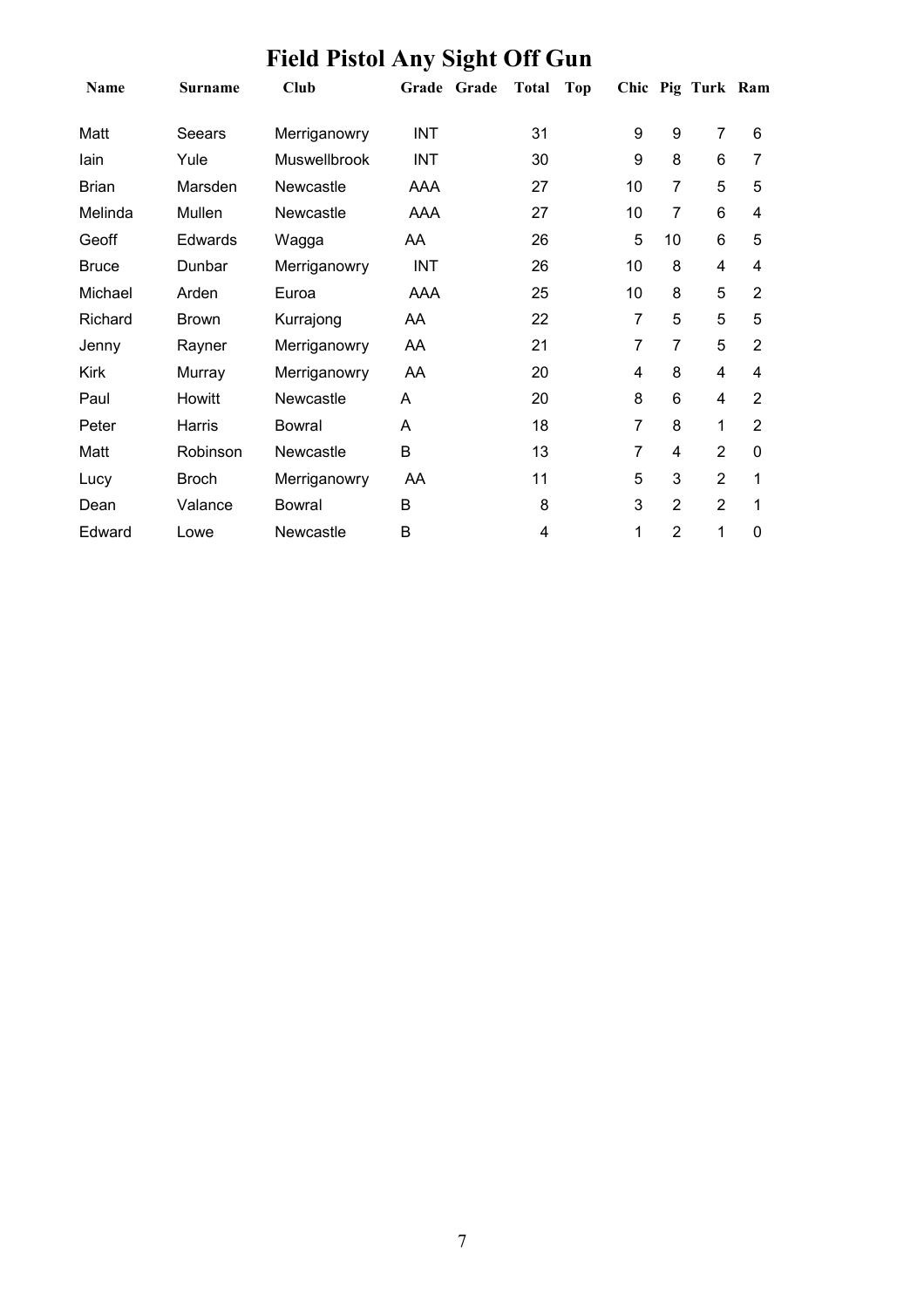### **100m Production**

| Name         |            | <b>Surname</b>   | <b>Club</b>     | <b>Grade Total Shoot</b> |    | Chick          | Pig              | Turk Ram         |                |
|--------------|------------|------------------|-----------------|--------------------------|----|----------------|------------------|------------------|----------------|
| Grade        | <b>INT</b> |                  |                 |                          |    |                |                  |                  |                |
| Matt         |            | Seears           | Merriganowry    |                          | 40 | 10             | 10               | 10               | 10             |
| Cheyne       |            | Fischer          | <b>SSPC ACT</b> |                          | 39 | 10             | 10               | 9                | 10             |
| lain         |            | Yule             | Muswellbrook    |                          | 39 | 10             | 10               | 10               | 9              |
| Michael      |            | Arden            | Euroa           |                          | 38 | 10             | 10               | 10               | 8              |
| <b>Bruce</b> |            | Dunbar           | Merriganowry    |                          | 38 | 10             | 10               | 10               | 8              |
| Richard      |            | <b>Brown</b>     | Kurrajong       |                          | 37 | 10             | 10               | 9                | 8              |
| <b>Kirk</b>  |            | Murray           | Merriganowry    |                          | 32 | 10             | 8                | $\,6$            | 8              |
| Grade        | AAA        |                  |                 |                          |    |                |                  |                  |                |
| Lucy         |            | <b>Broch</b>     | Merriganowry    |                          | 34 | 10             | 10               | 6                | 8              |
| Geoff        |            | Edwards          | Wagga           |                          | 34 | 10             | $\boldsymbol{9}$ | $\boldsymbol{9}$ | 6              |
| <b>Brian</b> |            | Marsden          | Newcastle       |                          | 29 | 9              | $\boldsymbol{9}$ | 4                | $\overline{7}$ |
| Melinda      |            | Mullen           | Newcastle       |                          | 29 | 9              | 8                | $\,6$            | 6              |
| Jenny        |            | Rayner           | Merriganowry    |                          | 24 | 6              | 9                | $\overline{4}$   | 5              |
| Grade        | AA         |                  |                 |                          |    |                |                  |                  |                |
| Matt         |            | Robinson         | Newcastle       |                          | 30 | 9              | $\boldsymbol{9}$ | 8                | 4              |
| Paul         |            | Howitt           | Newcastle       |                          | 30 | 10             | 10               | 8                | $\overline{2}$ |
| Sam          |            | Violi            | Endeavour       |                          | 5  | 3              | $\overline{2}$   | $\mathbf 0$      | $\overline{0}$ |
| Grade        | A          |                  |                 |                          |    |                |                  |                  |                |
| Samuel       |            | Dunbar           | Merriganowry    |                          | 28 | $\overline{7}$ | 10               | 6                | 5              |
| Craig        |            | Dunbar           | Merriganowry    |                          | 21 | 6              | 9                | $6\phantom{1}6$  | $\mathbf 0$    |
| Edward       |            | Lowe             | Newcastle       |                          | 17 | $\overline{2}$ | 5                | $\,6$            | $\overline{4}$ |
| Vince        |            | Molluso          | Endeavour       |                          | 16 | 5              | 6                | 3                | $\overline{2}$ |
| Grade        | В          |                  |                 |                          |    |                |                  |                  |                |
| Peter        |            | Harris           | <b>Bowral</b>   |                          | 14 | 5              | $\,6$            | $\overline{2}$   | 1              |
| Dean         |            | Valance          | Bowral          |                          | 10 | 4              | $\overline{4}$   | 1                | 1              |
| Peter        |            | Carter           | <b>Bowral</b>   |                          | 8  | 3              | $\mathbf{1}$     | 3                | $\mathbf{1}$   |
| Allison      |            | Simpson          | <b>Bowral</b>   |                          | 6  | $\overline{2}$ | $\overline{2}$   | $\overline{2}$   | 0              |
| Jacqui       |            | <b>Bannister</b> | <b>Bowral</b>   |                          | 4  | $\mathbf{1}$   | $\overline{2}$   | $\mathbf 0$      | 1              |
| Joshua       |            | Mullen           | Newcastle       |                          | 4  | 4              | $\mathbf 0$      | $\mathbf 0$      | $\mathbf 0$    |

## **100m Revolver**

| <b>Name</b>  | Surname      | Club            | Grade Total Shoot | Chick | Pig | Turk Ram |    |
|--------------|--------------|-----------------|-------------------|-------|-----|----------|----|
| Grade        | <b>INT</b>   |                 |                   |       |     |          |    |
| Michael      | Arden        | Euroa           | 39                | 10    | 10  | 9        | 10 |
| <b>Bruce</b> | Dunbar       | Merriganowry    | 38                | 10    | 10  | 9        | 9  |
| lain         | Yule         | Muswellbrook    | 38                | 10    | 10  | 10       | 8  |
| Cheyne       | Fischer      | <b>SSPC ACT</b> | 37                | 10    | 10  | 8        | 9  |
| Matt         | Seears       | Merriganowry    | 36                | 10    | 10  | 9        |    |
| Richard      | <b>Brown</b> | Kurrajong       | 35                | 10    | 10  | 8        |    |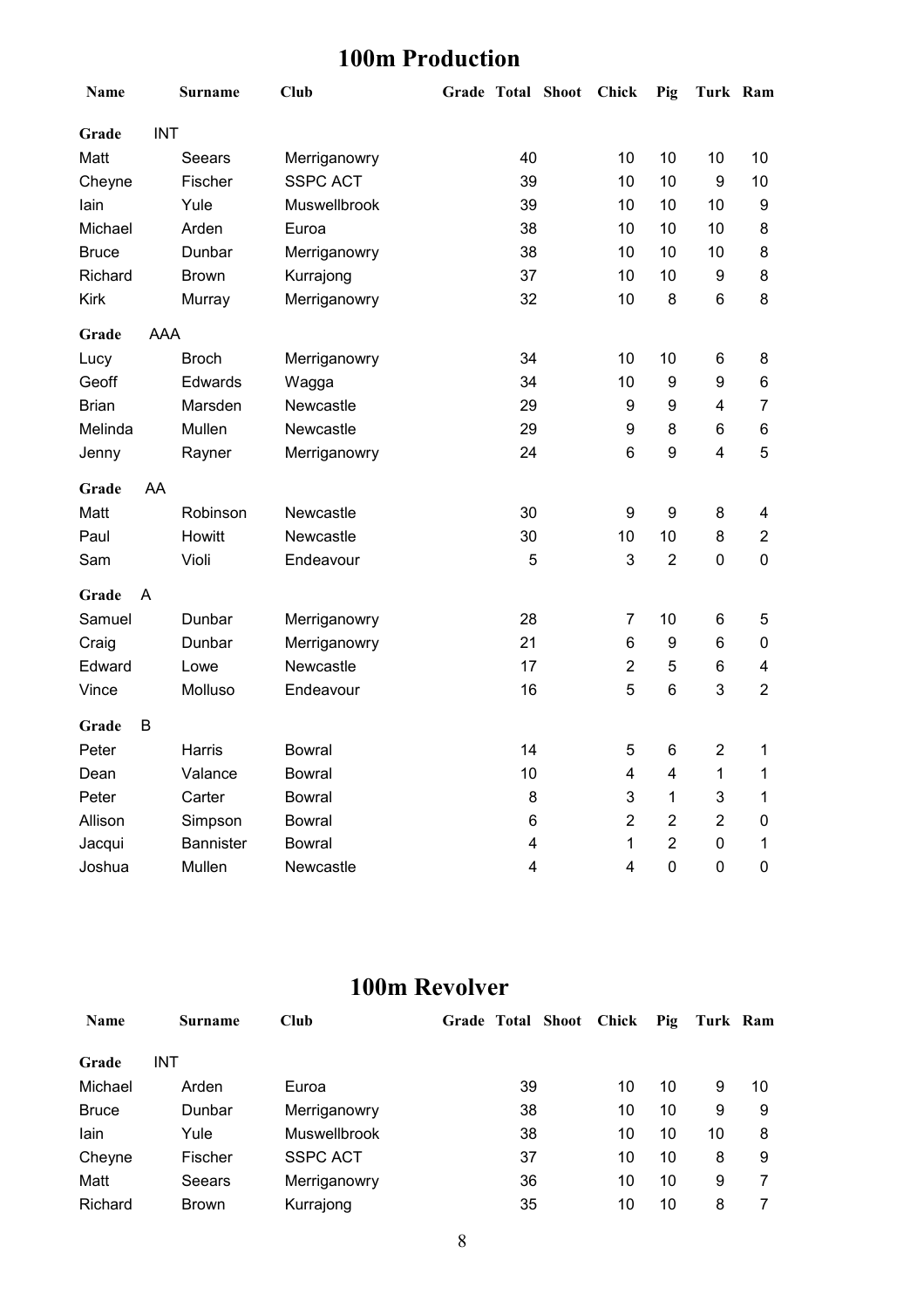| Grade        | AAA |              |               |                |   |                 |                 |                           |                           |
|--------------|-----|--------------|---------------|----------------|---|-----------------|-----------------|---------------------------|---------------------------|
| <b>Kirk</b>  |     | Murray       | Merriganowry  | 33             |   | 8               | 9               | 10                        | $\,6$                     |
| Geoff        |     | Edwards      | Wagga         | 30             |   | 9               | 8               | $6\phantom{1}6$           | $\overline{7}$            |
| Melinda      |     | Mullen       | Newcastle     | 25             |   | 8               | 8               | 6                         | $\mathbf{3}$              |
| <b>Brian</b> |     | Marsden      | Newcastle     | 24             |   | 8               | 9               | 3                         | $\overline{\mathbf{4}}$   |
| Lucy         |     | <b>Broch</b> | Merriganowry  | 21             |   | 4               | 6               | $\overline{\mathbf{4}}$   | $\overline{7}$            |
| Grade        | AA  |              |               |                |   |                 |                 |                           |                           |
| Jenny        |     | Rayner       | Merriganowry  | 26             |   | 8               | 6               | 5                         | 7                         |
| Paul         |     | Howitt       | Newcastle     | 15             |   | $6\phantom{1}6$ | 4               | 1                         | 4                         |
| Sam          |     | Violi        | Endeavour     | $\overline{7}$ |   | 4               | $\pmb{0}$       | $\boldsymbol{0}$          | $\ensuremath{\mathsf{3}}$ |
| Grade        | A   |              |               |                |   |                 |                 |                           |                           |
| Edward       |     | Lowe         | Newcastle     | 19             |   | 5               | $6\phantom{1}6$ | $\ensuremath{\mathsf{3}}$ | 5                         |
| Matt         |     | Robinson     | Newcastle     | 19             |   | 6               | 6               | 3                         | $\overline{\mathbf{4}}$   |
| Russell      |     | Maddern      | <b>Bowral</b> | 16             |   | 5               | 4               | $\overline{2}$            | 5                         |
| Vince        |     | Molluso      | Endeavour     | 13             |   | 6               | 3               | 1                         | $\mathbf{3}$              |
| Grade        | B   |              |               |                |   |                 |                 |                           |                           |
| Samuel       |     | Dunbar       | Merriganowry  | 12             |   | 5               | 5               | 1                         | 1                         |
| Craig        |     | Dunbar       | Merriganowry  | 8              |   | 3               | $\overline{2}$  | $\overline{2}$            | 1                         |
| Joshua       |     | Mullen       | Newcastle     | 7              | 3 | 4               | $\overline{2}$  | 1                         | $\mathbf 0$               |
| Peter        |     | Harris       | <b>Bowral</b> | $\overline{7}$ | 4 | 4               | $\overline{2}$  | 1                         | $\mathbf 0$               |
| Peter        |     | Carter       | <b>Bowral</b> | 5              |   | $\overline{2}$  | 3               | $\mathbf 0$               | $\mathbf 0$               |

## **100m Standing**

| Name         |            | <b>Surname</b> | Club            | Grade Total Shoot | Chick          | Pig            | Turk Ram       |             |
|--------------|------------|----------------|-----------------|-------------------|----------------|----------------|----------------|-------------|
| Grade        | <b>INT</b> |                |                 |                   |                |                |                |             |
| lain         |            | Yule           | Muswellbrook    | 31                | 9              | 9              | 4              | 9           |
| Melinda      |            | Mullen         | Newcastle       | 29                | 10             | 10             | 4              | 5           |
| Matt         |            | Seears         | Merriganowry    | 29                | 10             | 9              | 6              | 4           |
| <b>Bruce</b> |            | Dunbar         | Merriganowry    | 21                | 7              | 6              | 5              | 3           |
| Grade        | AAA        |                |                 |                   |                |                |                |             |
| Michael      |            | Arden          | Euroa           | 23                | 6              | 6              | 6              | 5           |
| <b>Kirk</b>  |            | Murray         | Merriganowry    | 22                | 6              | 8              | 3              | 5           |
| <b>Brian</b> |            | Marsden        | Newcastle       | 18                | 4              | 6              | 3              | 5           |
| Geoff        |            | <b>Edwards</b> | Wagga           | 13                | 5              | $\overline{2}$ | 3              | 3           |
| Lucy         |            | <b>Broch</b>   | Merriganowry    | 12                | 6              | 4              | 1              | 1           |
| Grade        | AA         |                |                 |                   |                |                |                |             |
| Cheyne       |            | Fischer        | <b>SSPC ACT</b> | 17                | $\overline{7}$ | 5              | $\overline{2}$ | 3           |
| Richard      |            | <b>Brown</b>   | Kurrajong       | 14                | 4              | $\overline{2}$ | 5              | 3           |
| Jenny        |            | Rayner         | Merriganowry    | 13                | 5              | 5              | $\overline{2}$ | 1           |
| Sam          |            | Violi          | Endeavour       | 8                 | 5              | $\overline{2}$ | 1              | $\mathbf 0$ |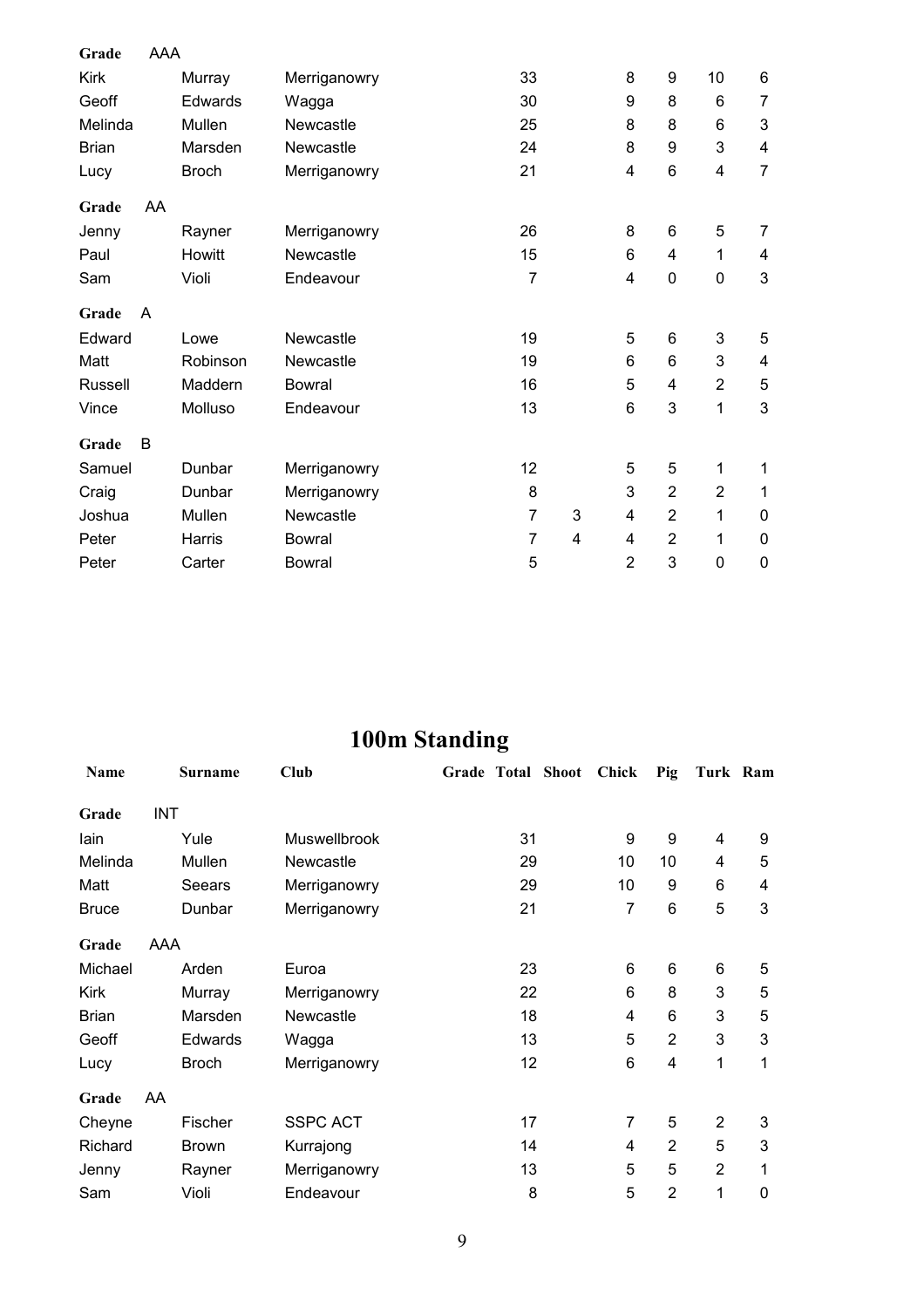| Grade   | A |                  |                  |    |                |                |              |                |
|---------|---|------------------|------------------|----|----------------|----------------|--------------|----------------|
| Paul    |   | Howitt           | Newcastle        | 13 | 4              | 6              | $\pmb{0}$    | 3              |
| Peter   |   | Harris           | Bowral           | 12 | 3              | $\overline{2}$ | 3            | 4              |
| Russell |   | Maddern          | Bowral           | 9  | 4              | 2              | 1            | 2              |
| Allison |   | Simpson          | Bowral           | 8  | $\overline{2}$ | 3              | 1            | $\overline{2}$ |
| Vince   |   | Molluso          | Endeavour        | 6  | 4              | 1              | 0            | 1              |
| Matt    |   | Robinson         | Newcastle        | 6  | 4              | 1              | 1            | 0              |
| Edward  |   | Lowe             | <b>Newcastle</b> | 4  | 1              | 1              | 0            | $\overline{2}$ |
| Grade   | В |                  |                  |    |                |                |              |                |
| Craig   |   | Dunbar           | Merriganowry     | 15 | 4              | 5              | 3            | 3              |
| Joshua  |   | Mullen           | Newcastle        | 5  | $\overline{2}$ | $\overline{2}$ | 1            | 0              |
| Andrew  |   | McNamara         | Bowral           | 5  | $\overline{4}$ | 1              | $\mathbf{0}$ | 0              |
| Samuel  |   | Dunbar           | Merriganowry     | 4  | $\overline{2}$ | 1              | 0            | 1              |
| Dean    |   | Valance          | Bowral           | 4  | 3              | 1              | $\mathbf{0}$ | 0              |
| Jacqui  |   | <b>Bannister</b> | <b>Bowral</b>    | 3  | 1              | 1              | 0            | 1              |

## **100m Unlimited**

| Name         |            | <b>Surname</b> | <b>Club</b>     | Grade Total               | <b>Shoot</b> | <b>Chick</b>   | Pig              | Turk Ram                  |                  |
|--------------|------------|----------------|-----------------|---------------------------|--------------|----------------|------------------|---------------------------|------------------|
|              |            |                |                 |                           |              |                |                  |                           |                  |
| Grade        | <b>INT</b> |                |                 |                           |              |                |                  |                           |                  |
| Matt         |            | Seears         | Merriganowry    | 33                        |              | 10             | 10               | 4                         | 9                |
| Grade        | AAA        |                |                 |                           |              |                |                  |                           |                  |
| lain         |            | Yule           | Muswellbrook    | 35                        |              | 10             | $\bf 8$          | 9                         | 8                |
| Michael      |            | Arden          | Euroa           | 31                        |              | 9              | 9                | 6                         | $\overline{7}$   |
| Cheyne       |            | Fischer        | <b>SSPC ACT</b> | 28                        |              | 9              | 9                | 3                         | $\overline{7}$   |
| Richard      |            | <b>Brown</b>   | Kurrajong       | 28                        |              | 10             | 8                | 3                         | $\overline{7}$   |
| <b>Bruce</b> |            | Dunbar         | Merriganowry    | 28                        |              | 10             | 8                | 3                         | $\overline{7}$   |
| Grade        | AA         |                |                 |                           |              |                |                  |                           |                  |
| Melinda      |            | Mullen         | Newcastle       | 28                        |              | 10             | 9                | $\ensuremath{\mathsf{3}}$ | 6                |
| Geoff        |            | Edwards        | Wagga           | 27                        |              | 8              | 8                | 5                         | 6                |
| Paul         |            | Howitt         | Newcastle       | 25                        |              | $\overline{7}$ | 9                | 5                         | 4                |
| Lucy         |            | <b>Broch</b>   | Merriganowry    | 24                        |              | 7              | 6                | 5                         | 6                |
| Jenny        |            | Rayner         | Merriganowry    | 23                        |              | $\overline{7}$ | $\boldsymbol{9}$ | $\overline{2}$            | $\mathbf 5$      |
| <b>Kirk</b>  |            | Murray         | Merriganowry    | 18                        |              | 6              | 8                | 1                         | 3                |
| <b>Brian</b> |            | Marsden        | Newcastle       | 17                        |              | 5              | $6\phantom{1}$   | 3                         | 3                |
| Grade        | В          |                |                 |                           |              |                |                  |                           |                  |
| Matt         |            | Robinson       | Newcastle       | 14                        |              | 5              | 5                | $\overline{2}$            | $\boldsymbol{2}$ |
| Edward       |            | Lowe           | Newcastle       | 12                        |              | $\overline{7}$ | 4                | $\mathbf 0$               | 1                |
| Samuel       |            | Dunbar         | Merriganowry    | 10                        |              | 3              | 4                | 1                         | $\overline{c}$   |
| Joshua       |            | Mullen         | Newcastle       | $6\phantom{1}$            |              | 4              | 1                | 1                         | $\pmb{0}$        |
| Vince        |            | Molluso        | Endeavour       | 4                         |              | $\mathbf 0$    | 1                | 1                         | $\boldsymbol{2}$ |
| Craig        |            | Dunbar         | Merriganowry    | $\ensuremath{\mathsf{3}}$ |              | 1              | $\overline{2}$   | 0                         | $\pmb{0}$        |
| Sam          |            | Violi          | Endeavour       | $\overline{2}$            |              | 1              | 1                | 0                         | $\mathbf 0$      |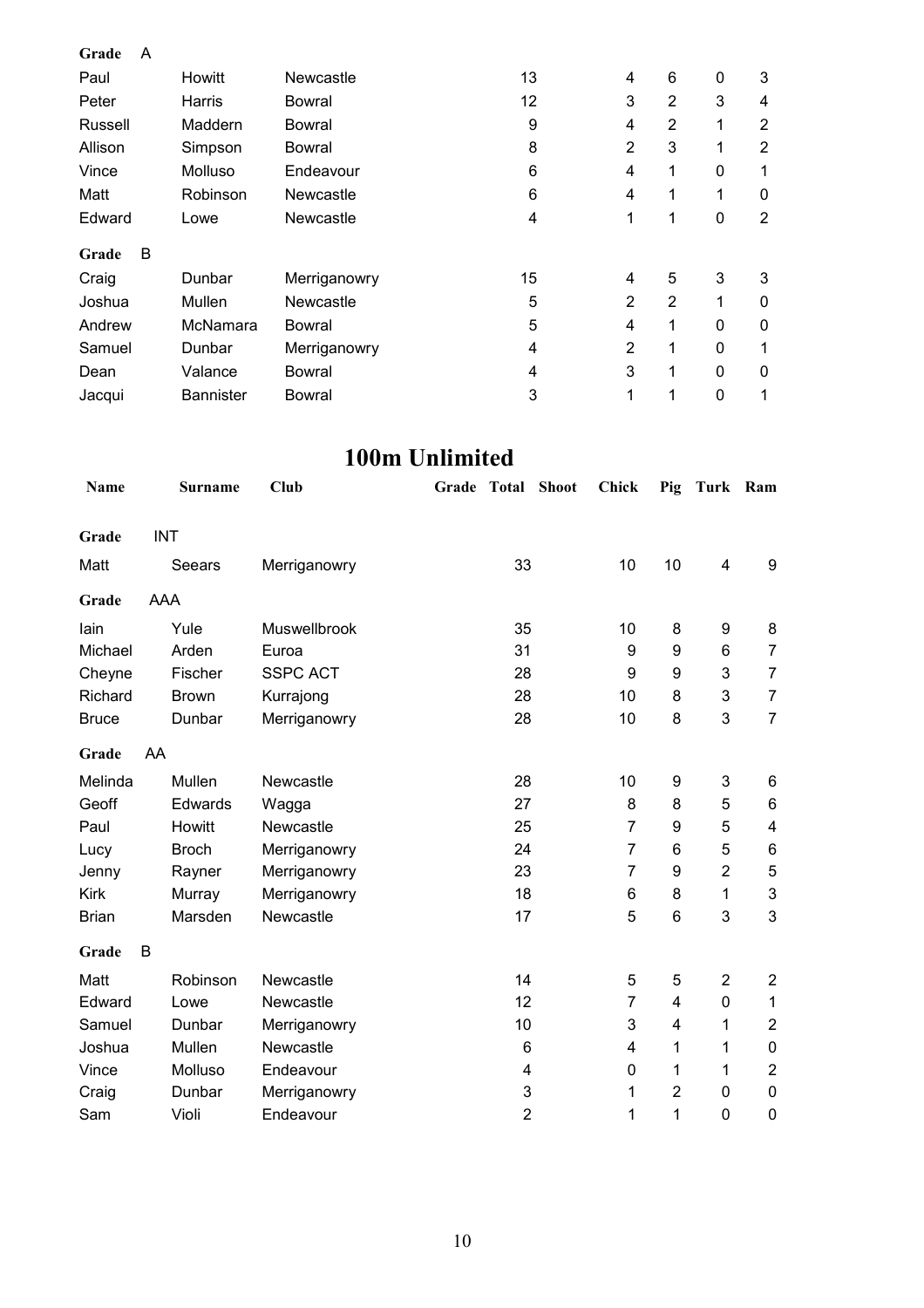## **Field Pistol Production**

| Name         |            | <b>Surname</b> | <b>Club</b>   |                | Grade Total Shoot Chick |                | Pig              | Turk Ram                  |                |
|--------------|------------|----------------|---------------|----------------|-------------------------|----------------|------------------|---------------------------|----------------|
| Grade        | <b>INT</b> |                |               |                |                         |                |                  |                           |                |
| Michael      |            | Arden          | Euroa         | 28             |                         | 9              | $\boldsymbol{9}$ | $\overline{7}$            | 3              |
| Matt         |            | <b>Seears</b>  | Merriganowry  | 27             |                         | 8              | 9                | 5                         | 5              |
| lain         |            | Yule           | Muswellbrook  | 27             |                         | 10             | 8                | $\overline{\mathbf{4}}$   | 5              |
| <b>Bruce</b> |            | Dunbar         | Merriganowry  | 20             |                         | $\overline{7}$ | 5                | 5                         | 3              |
| Grade        | <b>AAA</b> |                |               |                |                         |                |                  |                           |                |
| Melinda      |            | Mullen         | Newcastle     | 25             |                         | 9              | 9                | $\overline{2}$            | 5              |
| <b>Brian</b> |            | Marsden        | Newcastle     | 23             |                         | 8              | 7                | 4                         | 4              |
| <b>Kirk</b>  |            | Murray         | Merriganowry  | 20             |                         | 6              | $\overline{7}$   | $\overline{4}$            | 3              |
| Geoff        |            | Edwards        | Wagga         | 16             |                         | 5              | 6                | $\overline{2}$            | 3              |
| Lucy         |            | <b>Broch</b>   | Merriganowry  | $\overline{7}$ |                         | 3              | 3                | 1                         | $\mathbf 0$    |
| Grade        | AA         |                |               |                |                         |                |                  |                           |                |
| Paul         |            | Howitt         | Newcastle     | 19             |                         | 7              | $\overline{7}$   | $\overline{2}$            | 3              |
| Jenny        |            | Rayner         | Merriganowry  | 14             |                         | 5              | 5                | $\ensuremath{\mathsf{3}}$ | 1              |
| Richard      |            | <b>Brown</b>   | Kurrajong     | 13             |                         | 5              | 6                | $\mathbf 0$               | $\overline{2}$ |
| Grade        | A          |                |               |                |                         |                |                  |                           |                |
| Peter        |            | Harris         | <b>Bowral</b> | 13             |                         | 3              | 5                | 1                         | 4              |
| Russell      |            | Maddern        | <b>Bowral</b> | 13             |                         | 4              | $\,6$            | $\mathbf 0$               | 3              |
| Edward       |            | Lowe           | Newcastle     | 11             |                         | $\overline{2}$ | 3                | $\overline{2}$            | $\overline{4}$ |
| Grade        | В          |                |               |                |                         |                |                  |                           |                |
| Matt         |            | Robinson       | Newcastle     | 12             |                         | 4              | 4                | $\overline{2}$            | $\overline{2}$ |

## **Field Pistol Any Sight**

| Name         |     | <b>Surname</b> | Club          | Grade Total Shoot | <b>Chick</b>   | Pig            | Turk Ram       |                |
|--------------|-----|----------------|---------------|-------------------|----------------|----------------|----------------|----------------|
| Grade        | INT |                |               |                   |                |                |                |                |
| Matt         |     | Seears         | Merriganowry  | 31                | 9              | 9              | $\overline{7}$ | 6              |
| lain         |     | Yule           | Muswellbrook  | 30                | 9              | 8              | 6              | $\overline{7}$ |
| <b>Bruce</b> |     | Dunbar         | Merriganowry  | 26                | 10             | 8              | 4              | 4              |
| Grade        | AAA |                |               |                   |                |                |                |                |
| <b>Brian</b> |     | Marsden        | Newcastle     | 27                | 10             | $\overline{7}$ | 5              | 5              |
| Melinda      |     | Mullen         | Newcastle     | 27                | 10             | 7              | 6              | 4              |
| Michael      |     | Arden          | Euroa         | 25                | 10             | 8              | 5              | $\overline{2}$ |
| Grade        | AA  |                |               |                   |                |                |                |                |
| Geoff        |     | Edwards        | Wagga         | 26                | 5              | 10             | 6              | 5              |
| Richard      |     | <b>Brown</b>   | Kurrajong     | 22                | $\overline{7}$ | 5              | 5              | 5              |
| Jenny        |     | Rayner         | Merriganowry  | 21                | $\overline{7}$ | $\overline{7}$ | 5              | $\overline{2}$ |
| <b>Kirk</b>  |     | Murray         | Merriganowry  | 20                | 4              | 8              | 4              | 4              |
| Lucy         |     | <b>Broch</b>   | Merriganowry  | 11                | 5              | 3              | $\overline{2}$ | 1              |
| Grade        | A   |                |               |                   |                |                |                |                |
| Paul         |     | Howitt         | Newcastle     | 20                | 8              | 6              | 4              | $\overline{2}$ |
| Peter        |     | Harris         | <b>Bowral</b> | 18                | $\overline{7}$ | 8              | 1              | $\overline{2}$ |